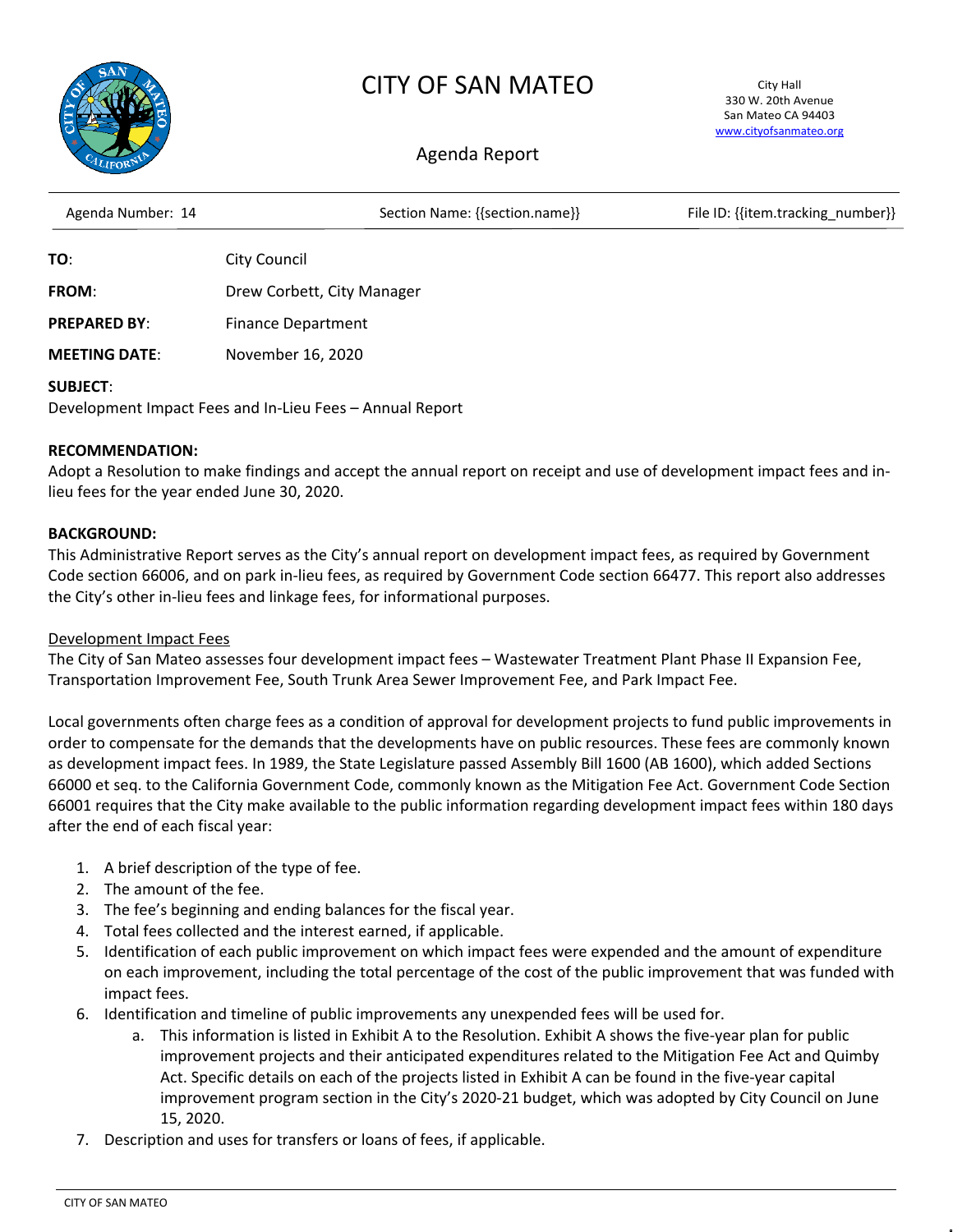Further, the Mitigation Fee Act requires that findings describing the continuing need for impact fees be made every five years specifying the intended use of any unexpended impact fees, regardless of whether the fees are committed or uncommitted. If findings are not presented as scheduled, the City may be subjected to go through a refunding procedure. The City is opting to make such findings every year.

# In-Lieu Fees

In-lieu fees are fees that are collected by the City instead of requiring developers to provide or construct specified improvements or amenities with their projects. The City of San Mateo assesses five in-lieu fees – Parking In-Lieu Fee, Art in Public Places Fee, Tree Replacement Fee, Below Market Rate Housing Fee, and Park In-Lieu Fee.

Park In-Lieu Fees are assessed pursuant to the Quimby Act under Government Code Section 66477. The other in-lieu fees do not have statutory reporting requirements, but are included in this report for informational purposes. Under the Quimby Act, local governments may require the dedication of land for parks or the payment of fees in-lieu of land dedication as a condition of subdivision map approval. While park in-lieu fees are exempt from the reporting requirements included in the Mitigation Fee Act, these fees have separate Quimby Act reporting requirements. Specifically,

- 1. The City must develop a schedule specifying the use of land or fees to develop park or recreational facilities to serve the residents of the subdivision.
- 2. Any Quimby fees collected must be committed within five years after the payment of the fees or the issuance of building permits on one-half of the lots created by the subdivision, whichever occurs later.
- 3. If not committed, the fees shall be distributed and paid to the record owners of the subdivision in the same proportion that the size of the lot bears to the total area of lots within the subdivision (Gov. Code section 66477(a)(6)).

## Linkage Fees

Linkage fees are exactions for social needs indirectly related to development projects. The City of San Mateo assesses two linkage fees – Child Care Development Fee and Affordable Housing Commercial Linkage Fee. While these are linkage fees, they are included in this report with reporting requirements under the Mitigation Fee Act for informational purposes and to make sure that information is available in the event that a court rules in the future that linkage fees are subject to the reporting requirements of the Mitigation Fee Act.

This report complies with requirements of the Mitigation Fee Act and the Quimby Act outlined above.

# **Analysis**

#### **Development Impact Fees**

# Wastewater Treatment Plant Phase II Expansion Fee

In April 2005, construction began to increase capacity of the wastewater treatment plant, and construction was substantially completed in the spring of 2009. Funds from the Sewer Enterprise Fund were used to pay for the expansion project. Under a Joint Powers Agreement (JPA), the treatment plant is partially owned by the Estero Municipal Improvement District (Foster City). Based on San Mateo's share of the treatment plant, and based on the total projected cost attributable to development based on the 2005 expansion study, the amount that is to be recovered through development fees is \$3.52 million in total.

The Wastewater Treatment Plant Phase II Expansion Fee is imposed on all development that results in a change of use and that adds more sewage to the City's sewage treatment system. The fee took effect on July 1, 2006 and will continue to be charged until \$3.52 million is collected. Funds collected are transferred annually to the fund balance of the Sewer Enterprise Fund as a repayment to the Fund for the expansion cost. As shown in the 2019-20 Comprehensive Fee Schedule, the fee is \$2.34 per gallon of average daily flow, which is determined by reference to site sewer study or engineering standards.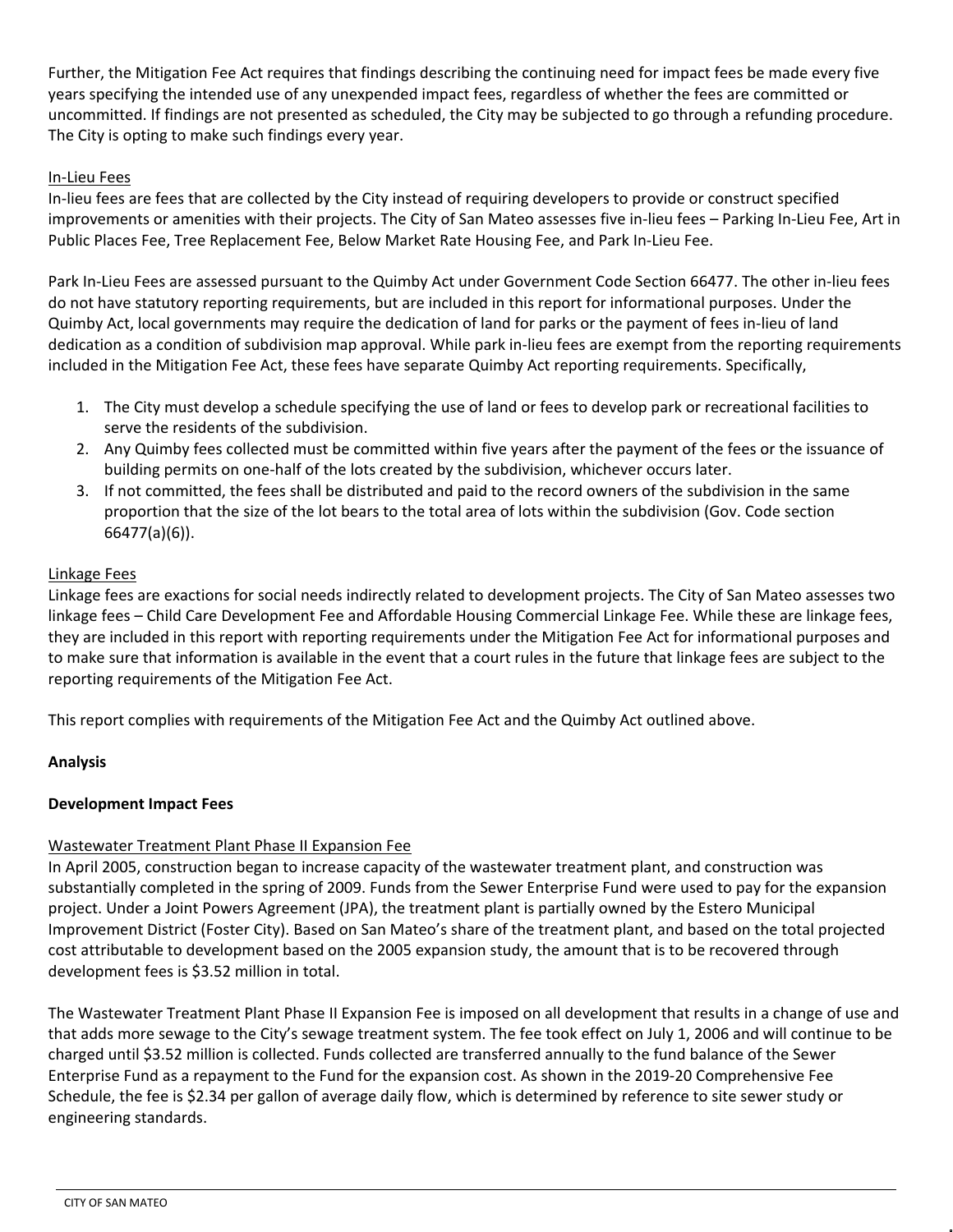#### The following table shows collections in 2019-20, as well as collections to date.

| <b>Wastewater Treatment Plant Expansion Impact Fee</b> | 2019-20               |
|--------------------------------------------------------|-----------------------|
| <b>Beginning Balance</b>                               | \$                    |
| Developer Fees                                         | \$<br>235,364         |
| Interest Income / (Expense)                            | \$                    |
| Transfer to Sewer Enterprise Fund                      | \$<br>(235, 364)      |
| <b>Ending Balance</b>                                  | \$                    |
|                                                        |                       |
|                                                        | <b>Collections to</b> |
|                                                        | Date                  |
| Total Developer Fees Collected as of 2019-20           | \$<br>2,567,206       |
| <b>Total Developer Fees Needed</b>                     | \$<br>3,520,000       |
| % Collected                                            | 73%                   |

# Transportation Improvement Fee

San Mateo Municipal Code Chapter 27.13 establishes a transportation improvement fee for new development to fund City-wide traffic improvements to mitigate the cumulative impacts of new development and to accommodate future development. The fee is charged as shown in the 2019-20 Comprehensive Fee Schedule:

Residential

| $\bullet$<br>$\bullet$    | Single-family<br>Multi-family | Per dwelling unit<br>Per dwelling unit | \$4,367.44<br>\$2,680.84 |
|---------------------------|-------------------------------|----------------------------------------|--------------------------|
| Commercial and Industrial |                               |                                        |                          |
|                           | Retail                        | Per 1,000 sq. ft.                      | \$7,502.64               |
| $\bullet$                 | Office                        | Per 1,000 sq. ft.                      | \$4,008.90               |
| $\bullet$                 | Industrial                    | Per 1,000 sq. ft.                      | \$2,611.81               |

The following table shows activities in 2019-20.

| <b>Transportation Improvement Fee</b> |    | 2019-20     |
|---------------------------------------|----|-------------|
| <b>Beginning Balance</b>              | \$ | 3,034,089   |
| Developer Fees                        | \$ | 2,254,480   |
| Interest Income / (Expense)           | \$ | 82,823      |
| Expenditures                          | Ś  | (2,608,496) |
| <b>Ending Balance</b>                 | S. | 2,762,896   |

| 2019-20                                               |    |                       |    |                         |            |
|-------------------------------------------------------|----|-----------------------|----|-------------------------|------------|
| <b>Transportation Improvement Fee</b>                 |    | <b>Total Expended</b> |    | <b>Impact Fees Used</b> | % of Total |
| <b>Project Expenditures:</b>                          |    |                       |    |                         |            |
| 460037 El Camino at Highway 92 Landscape Improvements | \$ | 78.839                | S  | 78,839                  | 100%       |
| 460049 Poplar/Humboldt Signal Modify-Left Turn        |    | 40,977                | S  | 40,977                  | 100%       |
| 462202 Rail Corridor Grade Separation                 | \$ | 5,329,858             | \$ | 2,245,966               | 42%        |
| 465149 Bikeway Master Plan                            | \$ | 137.310               | S  | 37,693                  | 27%        |
| 466600 Citywide Traffic Calming                       | \$ | 205.020               | \$ | 205,020                 | 100%       |
|                                                       |    |                       |    |                         |            |
| <b>Total Expenditures:</b>                            | Ś. | 5.792.004             |    | 2,608,496               | 45%        |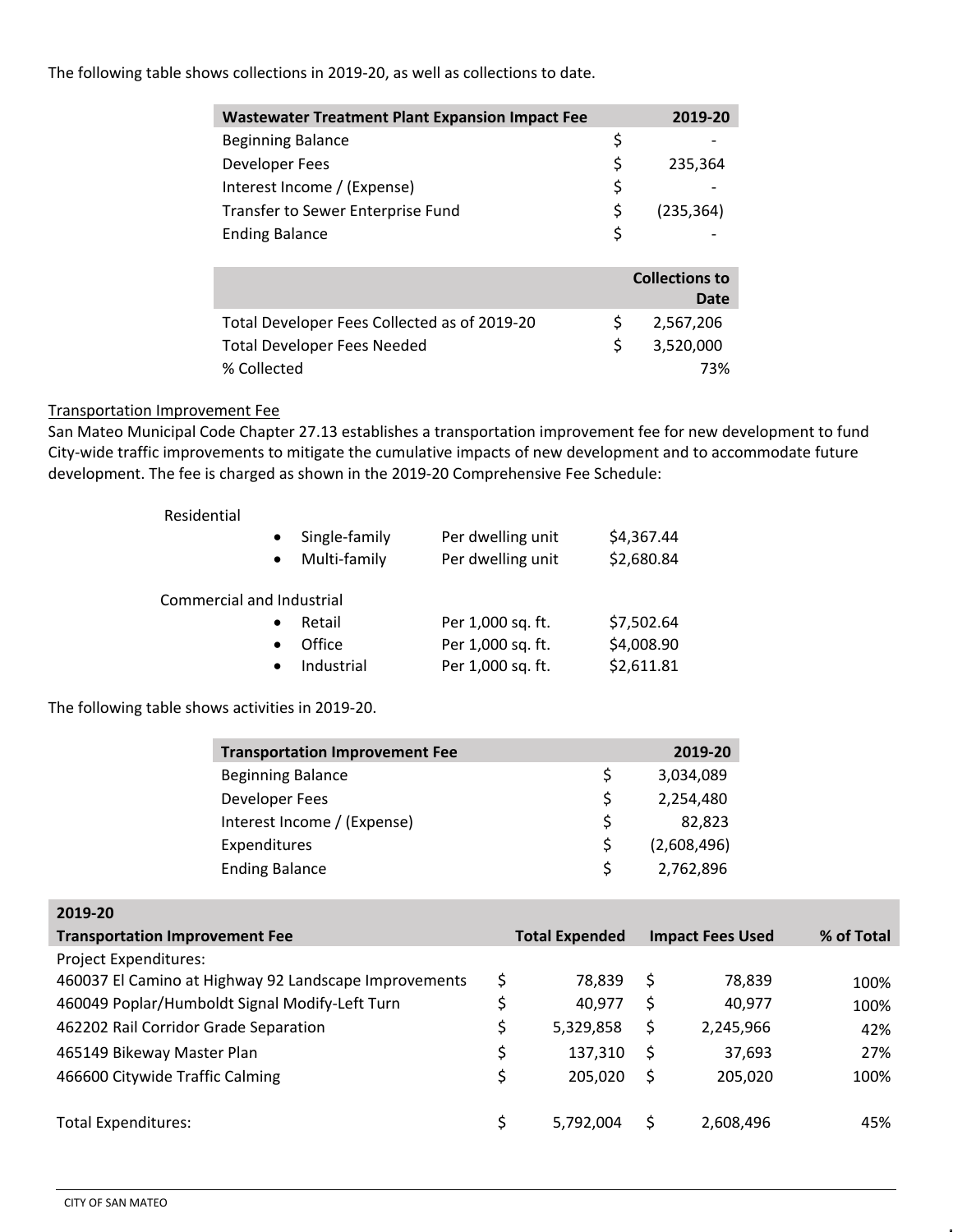The total ending balance as of the end of fiscal year 2019-20 was \$2,762,896. The fund balance and continued collection of the Transportation Improvement Fee will be utilized to fund the project(s) listed in Exhibit A.

South Trunk Area Sewer Improvement Fee

San Mateo Municipal Code Chapter 3.54 establishes a development impact fee for the South Trunk area sewer improvements. The fee is imposed on all development and redevelopment served by the South Trunk line and became effective on March 1, 2008. The fee is charged as shown in the 2019-20 Comprehensive Fee Schedule:

| Single-family dwelling           | Per dwelling unit | \$5,009 |
|----------------------------------|-------------------|---------|
| Multi-family dwelling, 1 bedroom | Per dwelling unit | \$2,504 |
| Multi-family dwelling, 2 bedroom | Per dwelling unit | \$3,756 |
| Multi-family dwelling, 3 bedroom | Per dwelling unit | \$5,009 |
| Hotels or motels                 | Per room          | \$2,504 |
| Non-residential                  | Per fixture unit  | \$250   |

The following table shows activities in 2019-20.

| South Trunk Area Sewer Improvement Fee |    | 2019-20        |
|----------------------------------------|----|----------------|
| <b>Beginning Balance</b>               |    | 3,279,407      |
| Developer Fees                         | S  | 230,519        |
| Interest Income / (Expense)            | S. | 41.210         |
| Expenditures                           |    | \$ (2,906,665) |
| <b>Ending Balance</b>                  | S. | 644.470        |

| 2019-20                                                             |                       |                         |            |
|---------------------------------------------------------------------|-----------------------|-------------------------|------------|
| South Trunk Area Sewer Improvement Fee                              | <b>Total Expended</b> | <b>Impact Fees Used</b> | % of Total |
| <b>Project Expenditures:</b><br>46S003 Basins 2&3 Collection System |                       |                         |            |
| Improvements                                                        | 15,914,333<br>S.      | 2,906,665               | 18%        |
| <b>Total Expenditures:</b>                                          | 15,914,333            | 2,906,665<br>S          | 18%        |

The total ending balance as of the end of fiscal year 2019-20 was \$644,470. The fund balance and continued collection of the South Trunk Area Sewer Impact Fee will be utilized to fund the project(s) listed in Exhibit A.

#### Park Impact Fee

Under San Mateo Municipal Code Chapter 13.05, a park impact fee is imposed on the construction of new residential units to accommodate the increased demand on park and recreation facilities. The fee is charged as shown in the 2019-20 Comprehensive Fee Schedule:

| Per residential unit type: |                   |
|----------------------------|-------------------|
| Single family              | \$27,769 per unit |
| Multi-family 2-4 units     | \$17,405 per unit |
| Multi-family 5+ units      | \$20,045 per unit |
| Mobile homes               | \$19,556 per unit |
|                            |                   |

The following table shows activities in 2019-20.

| <b>Park Impact Fee</b>   | 2019-20     |
|--------------------------|-------------|
| <b>Beginning Balance</b> | \$1,676,411 |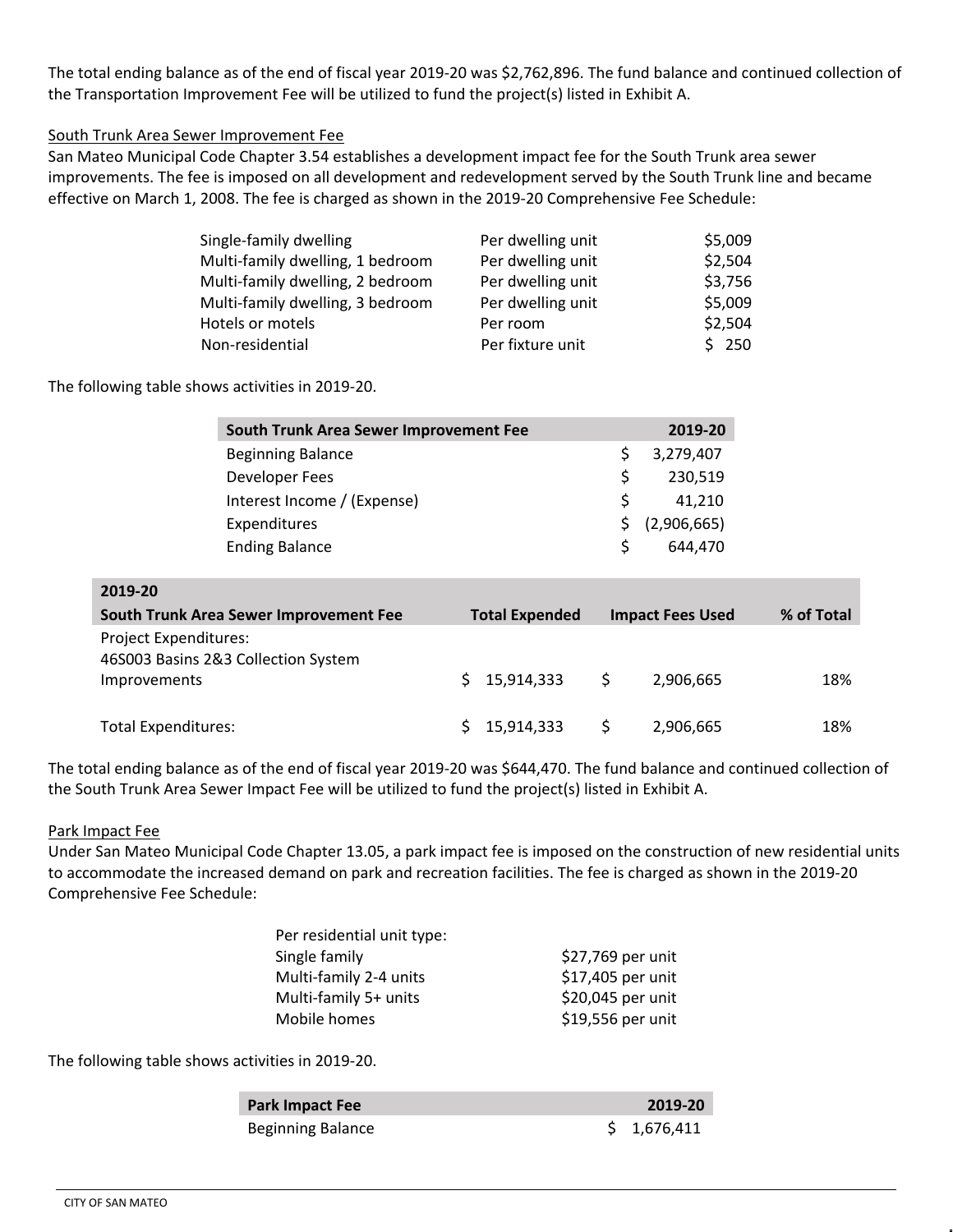| Developer Fees              | \$1,463,285 |
|-----------------------------|-------------|
| Interest Income / (Expense) | 116,846     |
| <b>Expenditures</b>         |             |
| <b>Ending Balance</b>       | \$3,256,542 |

The total ending balance as of the end of the fiscal year was \$3,256,542. The fund balance and continued collection of the Park Impact Fee will be utilized to fund the project(s) listed in Exhibit A.

The Council is asked to make the following findings regarding development impact fees collected but not expended – these findings are detailed in the proposed resolution:

- 1. Development impact fees are collected to mitigate direct and indirect impacts from development.
- 2. These funds are expended in a timely manner to fund continued improvements to public facilities related to the increased demand on the facilities resulting from development.
- 3. There is a reasonable relationship between these impact fees and their purpose.
- 4. These impact fees continue to be required to fund applicable improvements, and as such, these fees will continue to be collected for utilization solely for their intended purpose.

#### **In-Lieu Fees**

#### Parking In-Lieu Fee

San Mateo Municipal Code Chapter 11.62 establishes a parking in-lieu fee for new development to fund for additional parking in downtown San Mateo. Applicants for planning approval within the Central Parking Improvement District may pay a fee in lieu of providing required parking on the property site in accordance with Title 27 of the municipal code. As shown in the 2019-20 Comprehensive Fee Schedule, the fee is \$50,000 per space.

The following table shows activities in 2019-20.

| <b>Parking In-Lieu Fee</b>  |    | 2019-20   |
|-----------------------------|----|-----------|
| <b>Beginning Balance</b>    |    | 6,408,210 |
| Developer Fees              | S. | 2,736,344 |
| Interest Income / (Expense) | S  | 138,060   |
| Expenditures                | S  |           |
| <b>Ending Balance</b>       |    | 9,282,614 |

The total ending balance as of the end of the fiscal year was \$9,282,614. The fund balance and continued collection of the Parking In-Lieu Fee will be utilized to fund the project(s) listed in Exhibit A.

#### Art in Public Places Fee

San Mateo Municipal Code Chapter 23.60 establishes a fee on developers in lieu of placing approved artwork at the development sites to balance the community's physical growth and revitalization with its cultural and artistic resources. The fee is applicable to commercial and multi-family residential projects exceeding three million dollars in building permit valuation, which is computed using the latest building valuation data as set forth by the International Conference of Building Officials (ICBO) unless, in the opinion of the Building Official, a different valuation measure should be used. As shown in the 2019-20 Comprehensive Fee Schedule, the fee is charged 0.5% of total building valuation.

The following table shows activities in 2019-20.

| <b>Art in Public Places Fee</b> | 2019-20 |
|---------------------------------|---------|
| <b>Beginning Balance</b>        | 212.077 |
| Developer Fees                  |         |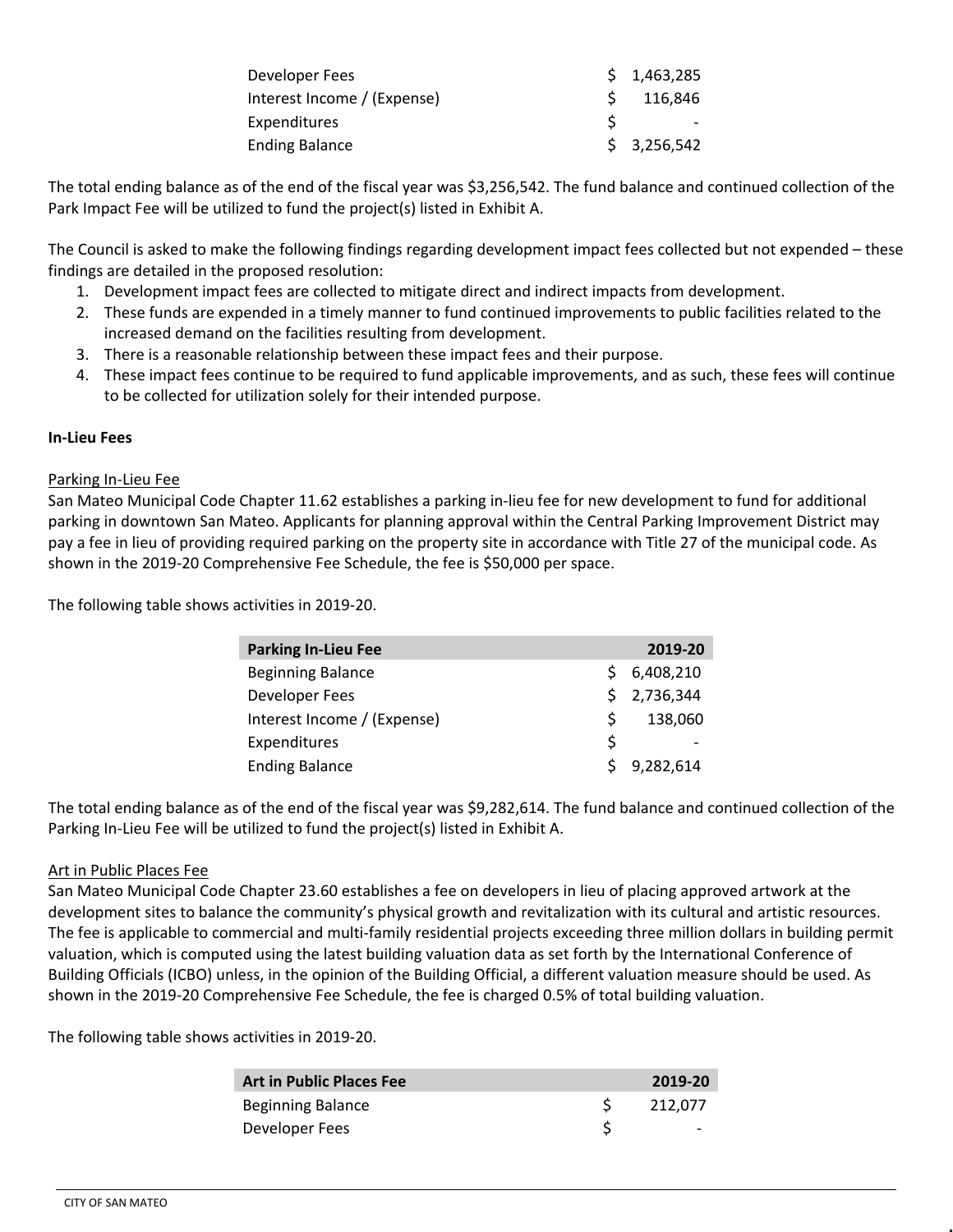| Interest Income / (Expense) | 3.845    |
|-----------------------------|----------|
| Expenditures                | (10,004) |
| <b>Ending Balance</b>       | 205.918  |

**2019-20**

| <b>Art in Public Places Fee</b> | <b>Total Expended</b> | <b>In-Lieu Fees Used</b> |        | % of Total |
|---------------------------------|-----------------------|--------------------------|--------|------------|
| Project Expenditures:           |                       |                          |        |            |
| 310330 Art in Public Places     | 10.004                |                          | 10,004 | 100%       |
| <b>Total Expenditures:</b>      | 10.004                |                          | 10,004 | 100%       |
|                                 |                       |                          |        |            |

The total ending balance as of the end of fiscal year 2019-20 was \$205,918. The fund balance and continued collection of the Art in Public Places Fee will be utilized to fund the project(s) listed in Exhibit A.

#### Tree Replacement Fee

San Mateo Municipal Code Chapter 27.71 establishes a fee on all development requiring approval of a planning application, except for single-family dwelling design review applications, for the removal of existing trees on development sites. The fee is imposed if the trees to be removed are not made up with replacement trees on-site. As shown in the 2019- 20 Comprehensive Fee Schedule, the fee is charged \$321 per landscape unit, which is a unit of measurement that indicates the worth of each tree that is to be removed relative to the tree that is to be replaced.

Under San Mateo Municipal Code Chapter 13.35, the City may also impose a fee on any person or entity for removing trees that encroach on City streets. The fee is imposed if the tree to be removed is not replanted with a like tree satisfying City requirements. The fee is to be used by the City for plantings on public land. As shown in the 2019-20 Comprehensive Fee Schedule, the tree replacement cost is \$425 per tree.

The following table shows activities in 2019-20.

|                              | <b>Tree Replacement Fee</b>           |                       |    | 2019-20                  |            |
|------------------------------|---------------------------------------|-----------------------|----|--------------------------|------------|
|                              | <b>Beginning Balance</b>              |                       | \$ | 565,489                  |            |
|                              | Developer Fees                        |                       | \$ | 414,390                  |            |
|                              | Interest Income / (Expense)           |                       | \$ | 15,028                   |            |
|                              | Expenditures                          |                       | \$ | (113, 138)               |            |
|                              | <b>Ending Balance</b>                 |                       | \$ | 881,768                  |            |
|                              |                                       |                       |    |                          |            |
| 2019-20                      |                                       |                       |    |                          |            |
| <b>Tree Replacement Fee</b>  |                                       | <b>Total Expended</b> |    | <b>In-Lieu Fees Used</b> | % of Total |
| <b>Project Expenditures:</b> |                                       |                       |    |                          |            |
|                              | 610008 Tree Planting - Parks Division | \$<br>115,155         | \$ | 113,138                  | 98%        |
|                              |                                       |                       |    |                          |            |
| <b>Total Expenditures:</b>   |                                       | \$<br>115,155         | S  | 113,138                  | 98%        |

The total ending balance as of the end of fiscal year 2019-20 was \$881,768. The fund balance and continued collection of the Tree Replacement Fee will be utilized to fund the project(s) listed in Exhibit A.

#### Below Market Rate Housing Fee

The Below Market Rate Housing Fee, which became effective January 1, 2010 pursuant to City Council Resolution No. 121 (2008), is collected from developers in lieu of constructing affordable housing units onsite as required under the City's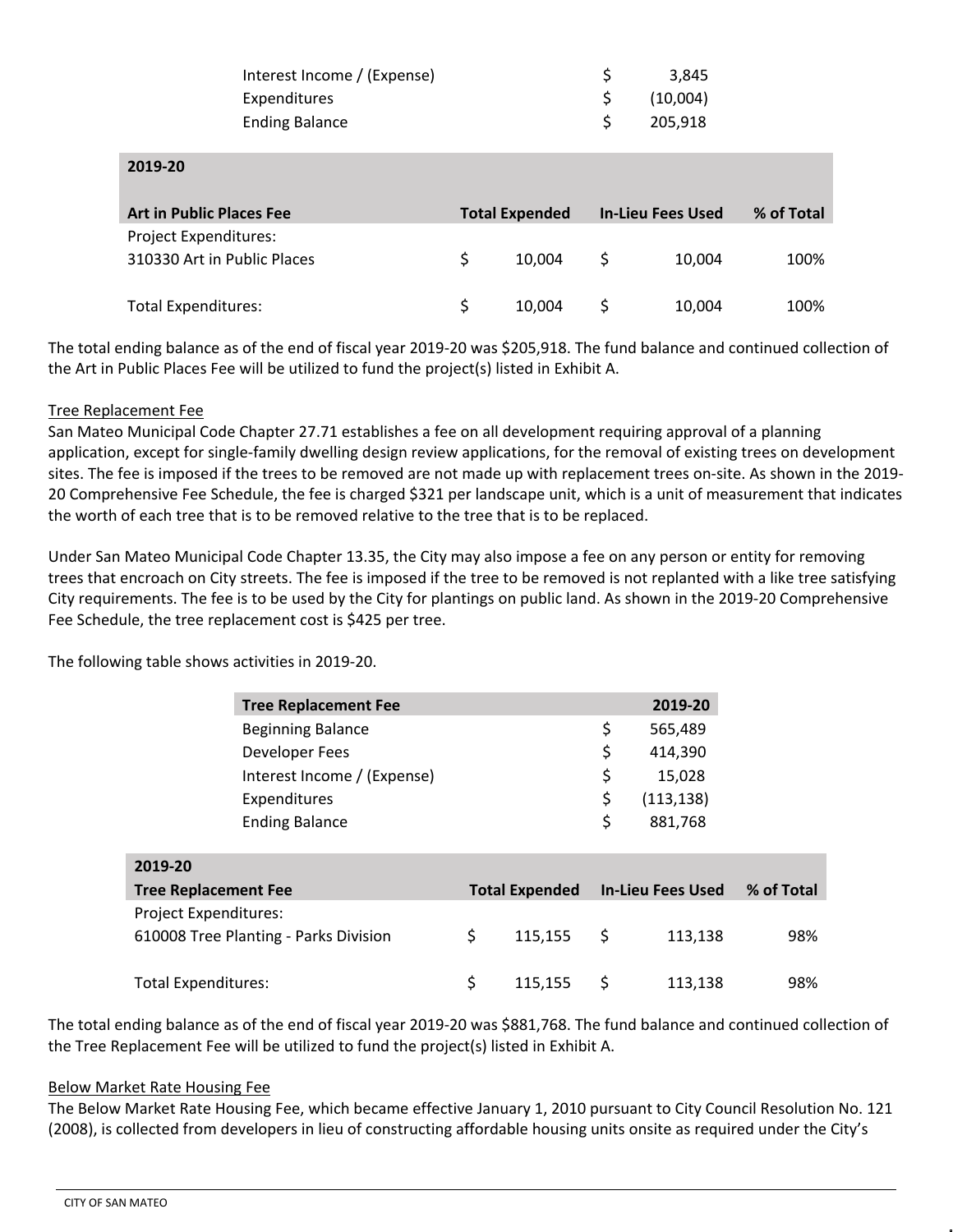Below Market Rate program. The fee applies to developments that contain fewer than 11 residential units, and to fractional unit requirements of less than .5 for developments that contain 11 or more units. The fee is charged as shown in the 2019-20 Comprehensive Fee Schedule:

|    |          |                                                                                                                                                           | \$25,962                                                                                                                                                                                                                                              |
|----|----------|-----------------------------------------------------------------------------------------------------------------------------------------------------------|-------------------------------------------------------------------------------------------------------------------------------------------------------------------------------------------------------------------------------------------------------|
|    |          |                                                                                                                                                           | \$51,924                                                                                                                                                                                                                                              |
|    |          |                                                                                                                                                           | \$77,887                                                                                                                                                                                                                                              |
|    |          |                                                                                                                                                           | \$103,849                                                                                                                                                                                                                                             |
|    |          |                                                                                                                                                           |                                                                                                                                                                                                                                                       |
| 2. | Owner    |                                                                                                                                                           | \$22,478                                                                                                                                                                                                                                              |
|    |          | 0.2 housing unit                                                                                                                                          | \$44,956                                                                                                                                                                                                                                              |
|    |          |                                                                                                                                                           | \$67,434                                                                                                                                                                                                                                              |
|    |          |                                                                                                                                                           | \$89,912                                                                                                                                                                                                                                              |
|    |          |                                                                                                                                                           |                                                                                                                                                                                                                                                       |
|    |          |                                                                                                                                                           |                                                                                                                                                                                                                                                       |
| 1. | Rental   | 5 unit project                                                                                                                                            | \$129,811                                                                                                                                                                                                                                             |
|    |          | 6 unit project                                                                                                                                            | \$155,773                                                                                                                                                                                                                                             |
|    |          | 7 unit project                                                                                                                                            | \$181,735                                                                                                                                                                                                                                             |
|    |          | 8 unit project                                                                                                                                            | \$207,698                                                                                                                                                                                                                                             |
|    |          | 9 unit project                                                                                                                                            | \$233,660                                                                                                                                                                                                                                             |
|    |          | 10 unit project                                                                                                                                           | \$259,622                                                                                                                                                                                                                                             |
|    |          |                                                                                                                                                           |                                                                                                                                                                                                                                                       |
|    |          |                                                                                                                                                           | \$112,390                                                                                                                                                                                                                                             |
|    |          |                                                                                                                                                           | \$134,868                                                                                                                                                                                                                                             |
|    |          |                                                                                                                                                           | \$157,346                                                                                                                                                                                                                                             |
|    |          |                                                                                                                                                           | \$179,824                                                                                                                                                                                                                                             |
|    |          |                                                                                                                                                           | \$202,302                                                                                                                                                                                                                                             |
|    |          |                                                                                                                                                           | \$224,780                                                                                                                                                                                                                                             |
|    | 1.<br>2. | A. Fractional required units for projects<br>consisting of 11 or more residential units<br>Rental<br>Requirement for projects less than 11 units<br>Owner | 0.1 housing unit<br>0.2 housing unit<br>0.3 housing unit<br>0.4 housing unit<br>0.1 housing unit<br>0.3 housing unit<br>0.4 housing unit<br>5 unit project<br>6 unit project<br>7 unit project<br>8 unit project<br>9 unit project<br>10 unit project |

The following table shows activities in 2019-20.

| <b>Below Market Rate Housing Fee</b> |    | 2019-20 |
|--------------------------------------|----|---------|
| <b>Beginning Balance</b>             | Ś  | 253,820 |
| Developer Fees                       | \$ |         |
| Interest Income / (Expense)          | Ś  |         |
| Expenditures                         | Ś  |         |
| <b>Ending Balance</b>                | Ś  | 253,820 |

No fees were collected or expended in 2019-20, and the total ending balance as of the end of the fiscal year was \$253,820. A public improvement project is not currently identified in the five-year plan. The Below Market Rate Housing Fee will continue to be collected to build its fund balance, and potential housing-related projects will be identified as the fund balance reaches to an appropriate level.

#### Park In-Lieu Fee

San Mateo Municipal Code Chapter 26.64 establishes a park in-lieu fee on subdivisions in residential planning application projects. Pursuant to the authority of the Subdivision Map Act, and in conformity with the parks and recreation element of the General Plan, the fee is imposed as a condition of final approval of a subdivision or parcel map for park and recreation facilities to serve the subdivision. The fee is charged as shown in the 2019-20 Comprehensive Fee Schedule: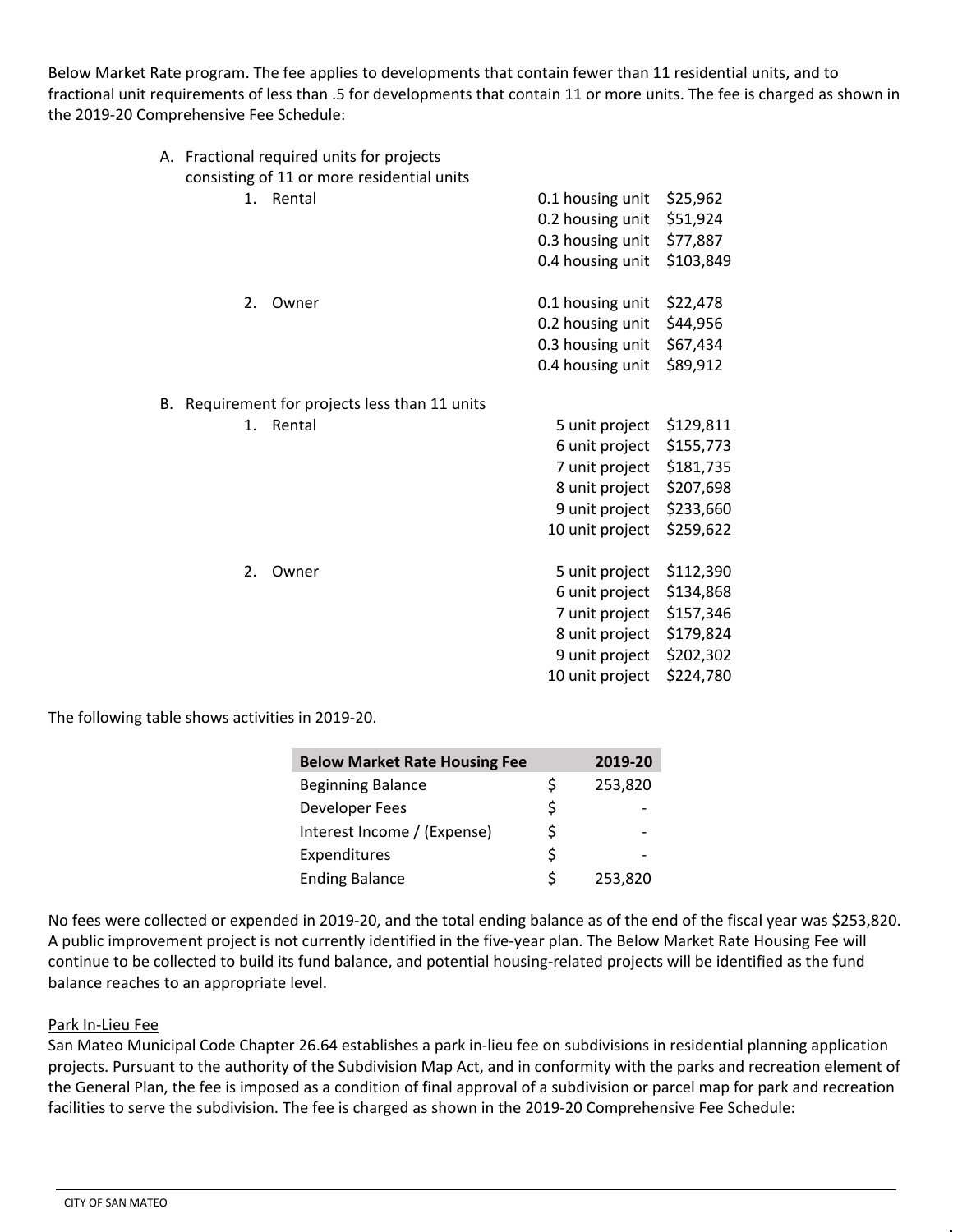| Per residential unit type: |                   |
|----------------------------|-------------------|
| Single family              | \$27,769 per unit |
| Multi-family 2-4 units     | \$17,405 per unit |
| Multi-family 5+ units      | \$20,045 per unit |
| Mobile homes               | \$19,556 per unit |
|                            |                   |

The following table shows activities in 2019-20.

| <b>Park In-Lieu Fee</b>     |    | 2019-20        |
|-----------------------------|----|----------------|
| <b>Beginning Balance</b>    | S. | 6,550,156      |
| Developer Fees              | S. | 596,310        |
| Interest Income / (Expense) | S. | 178.866        |
| Expenditures                |    | \$ (2,340,264) |
| <b>Ending Balance</b>       | S. | 4,985,067      |

#### **2019-20**

| <b>Park In-Lieu Fee</b>                         |    | <b>Total Expended</b> |    | <b>In-Lieu Fees Used</b> | % of Total |
|-------------------------------------------------|----|-----------------------|----|--------------------------|------------|
| <b>Project Expenditures:</b>                    |    |                       |    |                          |            |
| 610023 Sports Fields Conversion: Synthetic Turf | Ś. | 2,227,328             | Ś  | 2,126,899                | 95%        |
| 610027 Central Park                             | \$ | 81,100                | \$ | 81,100                   | 100%       |
| 610035 Citywide Park Special Facilities Upgrade | S  | 26,370                | \$ | 26,370                   | 100%       |
| 610036 Recreation Facilities Strategic Plan     | \$ | 43,558                | \$ | 43,558                   | 100%       |
| 612201 Hayward Park Square                      | \$ | 15,000                | \$ | 15,000                   | 100%       |
| 618273 Golf Course Upgrades 2017-18             | \$ | 47,338                | \$ | 47,338                   | 100%       |
|                                                 |    |                       |    |                          |            |
| Total Expenditures:                             |    | 2,440,694             |    | 2,340,264                | 96%        |

The total ending balance as of the end of fiscal year 2019-20 was \$4,985,067. The fund balance and continued collection of the Park In-Lieu Fee will be utilized to fund the project(s) listed in Exhibit A.

#### **Linkage Fees**

#### Child Care Development Fee

The Child Care Development Fee, which became effective on July 1, 2004 pursuant to City Council Resolution No. 34 (2004), is collected to mitigate the impact of commercial development on the need for child care facilities. The fee is imposed on commercial projects over 10,000 sq. ft. and is charged \$1.08 per sq. ft. as shown in the 2019-20 Comprehensive Fee Schedule.

The following table shows activities in 2019-20.

|    | 2019-20     |
|----|-------------|
| Ś. | 2,175,792   |
| Ŝ. | 87,159      |
| S. | 37,205      |
| S  | (687, 982)  |
|    | \$1,612,174 |
|    |             |

**2019-20**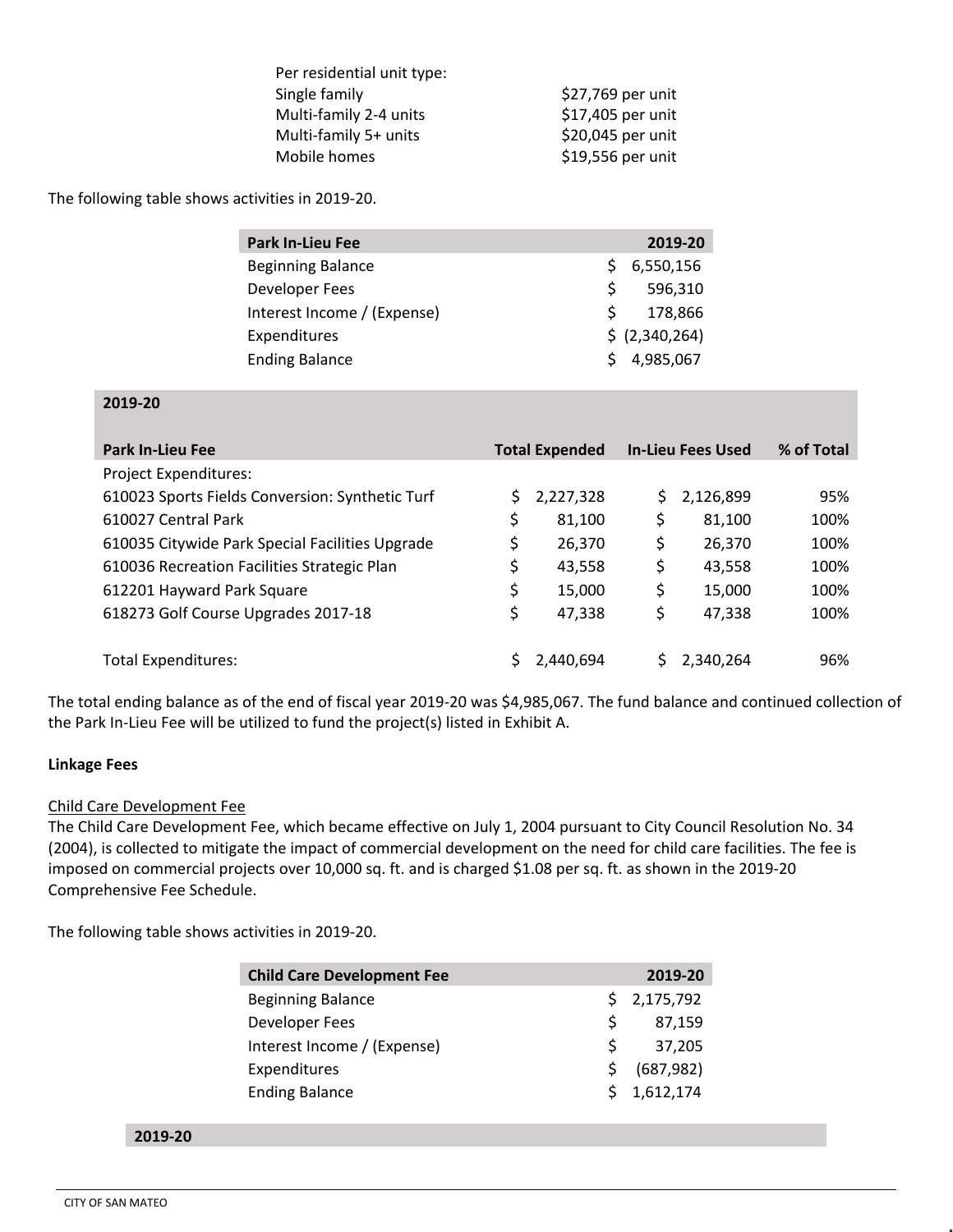| <b>Child Care Development Fee</b>                     | <b>Total Expended</b> | <b>In-Lieu Fees Used</b> | % of Total |
|-------------------------------------------------------|-----------------------|--------------------------|------------|
| Project Expenditures:<br>310600 Child Care Facilities | 687.982               | \$687,982                | 100%       |
| <b>Total Expenditures:</b>                            | 687.982               | \$687,982                | 100%       |

The total ending balance as of the end of fiscal year 2019-20 was \$1,612,174. A public improvement project is not currently identified with funding commitment in the five-year plan; however, a budget commitment was made during 2018-19 to fund the Child Care Facilities project in the amount of \$2,100,000. The fund balance and continued collection of the Child Care Development Fee will be utilized to fund this project.

#### Affordable Housing Commercial Linkage Fee

San Mateo Municipal Code Chapter 23.61 establishes an Affordable Housing Commercial Linkage Fee to mitigate the impact that developments have on the demand for affordable housing in the City. The fee is imposed on commercial projects over 5,000 sq. ft. and is charged as shown in the 2019-20 Comprehensive Fee Schedule:

| <b>Hotels</b>                                            | Per square foot | S10.44  |
|----------------------------------------------------------|-----------------|---------|
| Retail, restaurants, and services                        | Per square foot | \$ 5.22 |
| Office, research & development uses, and medical offices | Per square foot | \$26.10 |

The fee does not apply to public use developments such as hospitals, nonprofit and government facilities, as well as churches, schools, and child care centers. Developers who enter written agreements to pay area standard wages to all construction workers on the project are entitled to a 25% reduction of the fee. Additionally, developers may provide construction of affordable housing units in lieu of the fee payment.

The following table shows activities in 2019-20.

| <b>Affordable Housing Commercial Linkage Fee</b> |    | 2019-20     |
|--------------------------------------------------|----|-------------|
| <b>Beginning Balance</b>                         |    | \$2,900,363 |
| Developer Fees                                   |    | \$2,278,530 |
| Interest Income / (Expense)                      | Ŝ. | 117,170     |
| Expenditures                                     | Ś  |             |
| <b>Ending Balance</b>                            |    | \$5,296,063 |

The total ending balance as of the end of fiscal year 2019-20 was \$5,296,063. The fund balance and continued collection of the Affordable Housing Commercial Linkage Fee will be utilized to fund the project(s) listed in Exhibit A.

#### **BUDGET IMPACT:**

There is no budget impact resulting from this report.

#### **ENVIRONMENTAL DETERMINATION:**

This report is not a project subject to CEQA, because it is an organizational or administrative activity that will not result in direct or indirect physical changes in the environment. (CEQA Guidelines Section 15378(b)(5).)

#### **NOTICE PROVIDED**

All meeting noticing requirements were met.

#### **ATTACHMENTS**

Att 1 – Proposed Resolution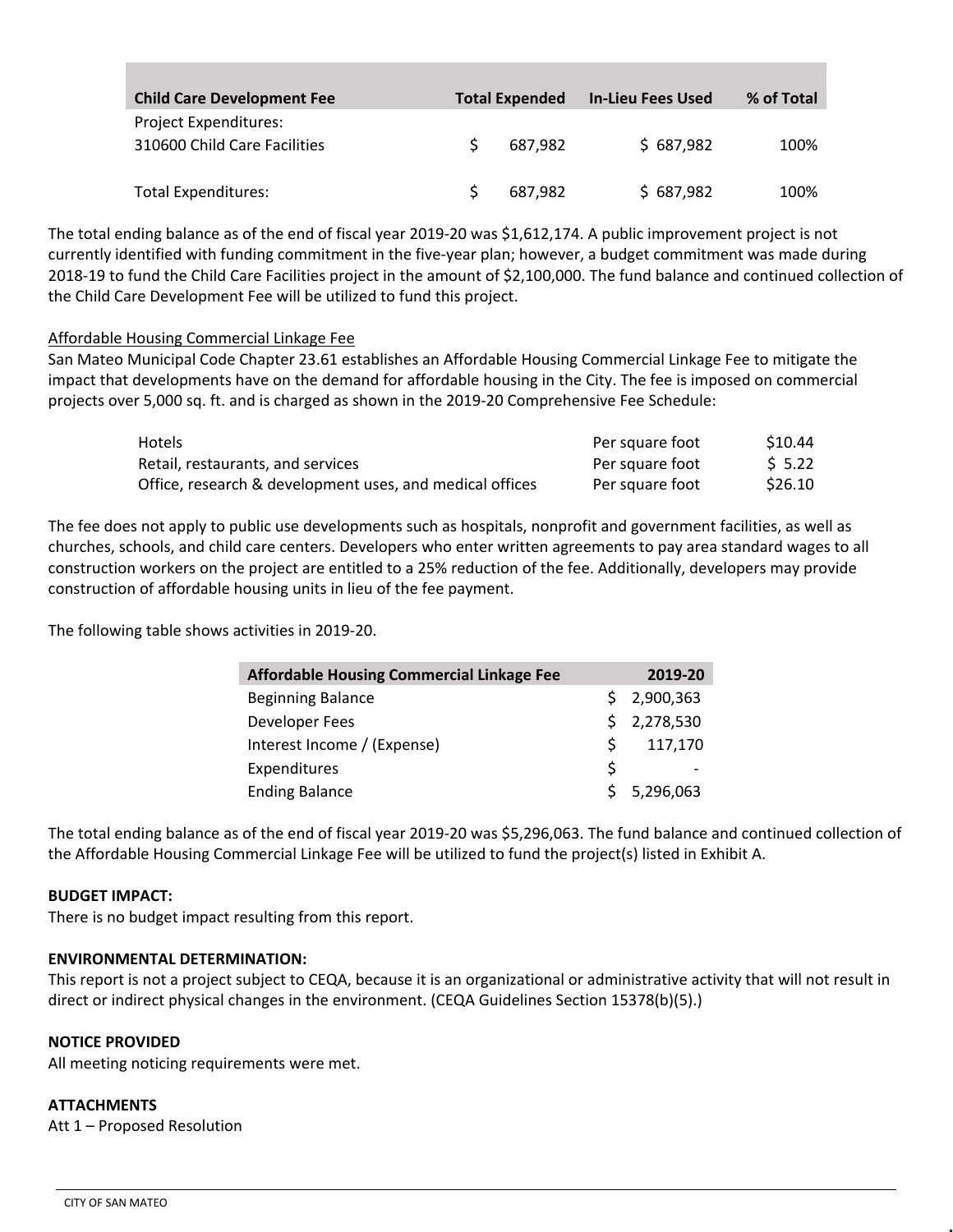# **STAFF CONTACT**

Grace Castaneda, Budget Manager gcastaneda@cityofsanmateo.org (650) 522-7111

Rich Lee, Director, Finance rlee@cityofsanmateo.org (650) 522-7102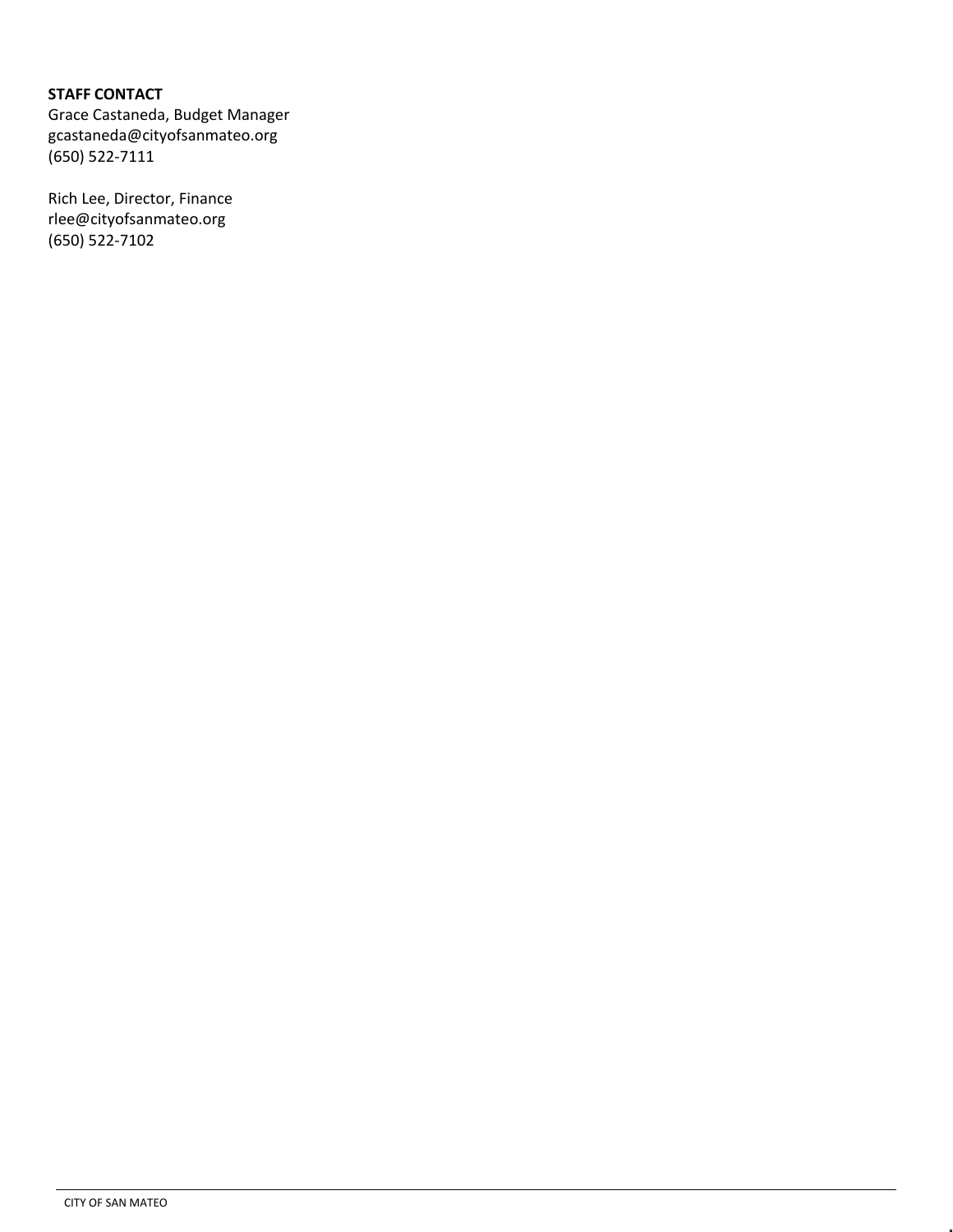# **CITY OF SAN MATEO RESOLUTION NO. 124 (2020)**

# **ACCEPTING THE ANNUAL REPORT ON RECEIPT AND USE OF DEVELOPMENT IMPACT FEES, IN-LIEU FEES, AND LINKAGE FEES FOR THE YEAR ENDED JUNE 30, 2020 AND MAKING FINDINGS REGARDING DEVELOPMENT IMPACT FEES COLLECTED BUT NOT EXPENDED**

WHEREAS, Government Code Sections 66000 et seq., commonly known as the Mitigation Fee Act, regulate the imposition, collections, expenditure, and reporting of development impact fees; and

WHEREAS, Government Code Section 66001 requires that certain information be made available to the public regarding development impact fees on an annual basis; and

WHEREAS, Government Code Section 66001 requires the City Council to make findings describing the continuing need for impact fees every five years specifying the intended use of any unexpended impact fees; and

WHEREAS, the City of San Mateo assesses four development impact fees — Wastewater Treatment Plant Phase II Expansion Fee, Transportation Improvement Fee, South Trunk Area Sewer Improvement Fee, and Park Impact Fee; and

WHEREAS, the City of San Mateo also collects in-lieu fees and linkage fees; and

WHEREAS, even though a court has not yet ruled that linkage fees are subject to the state Mitigation Fee reporting requirements, the City of San Mateo adheres to those requirements for linkage fees in addition to development impact fees;

WHEREAS, the City Council of the City of San Mateo has read and considered the Development Impact Fees, In-Lieu Fees, and Linkage Fees Annual Report for the Year Ended June 30, 2020, and all accompanying attachments; and

WHEREAS, acceptance of this report is an administrative activity that will not impact the environment and is therefore exempt from CEQA review in accordance with CEQA Guidelines section 15378(b)(5).

NOW, THEREFORE, THE CITY COUNCIL OF THE CITY OF SAN MATEO, CALIFORNIA, FINDS AND RESOLVES, that:

- 1. The City Council accepts the Development Impact Fees, In-Lieu Fees, and Linkage Fees Annual Report (Report) for the Year Ended June 30, 2020, with attachments, and a copy is on file in the City Clerk's Office.
- 2. Based on the Report and the schedule for expenditure of improvements attached as Exhibit A to this resolution, the City Council makes the following findings with regard to the development impact fees and linkage fees collected but not expended in Fiscal Year 2019- 2020 and listed below:
	- a. Wastewater Treatment Plant Phase II Expansion Fee:

(1) This fee is used to build wastewater treatment plant infrastructure that is necessary to serve new development.

(2) There is a reasonable relationship between the fee and its purpose, because the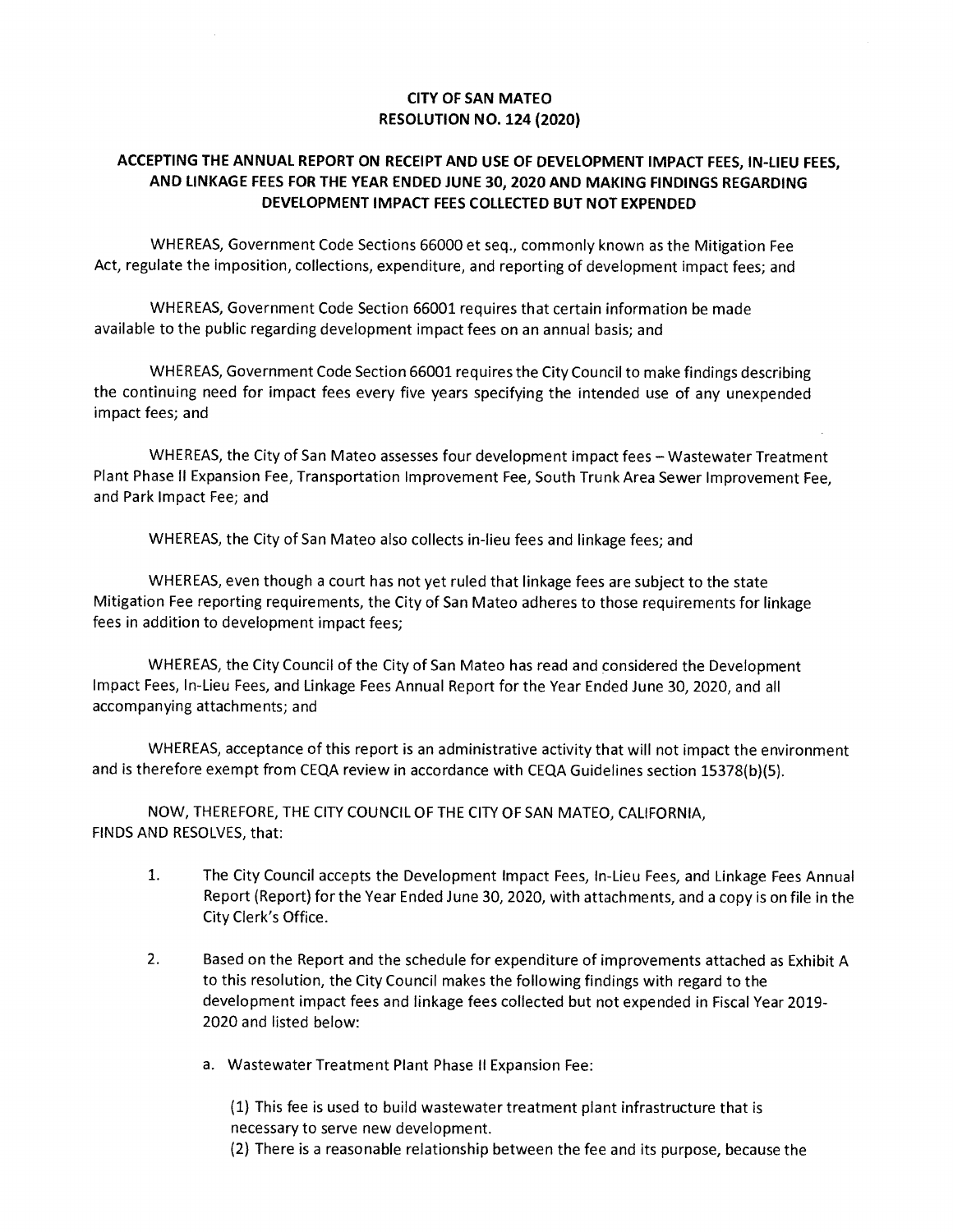amount of the fee is determined based on the anticipated amount of wastewater that will be generated by new development.

(3) The sources and amounts of funding anticipated to complete the financing of the incomplete public improvements are shown in Exhibit A.

(4) The approximate dates on which the necessary funding is expected to be deposited are shown in Exhibit A.

b. Transportation Improvement Fee

(1) This fee is used to build transportation infrastructure that is necessary to serve new development.

(2) There is a reasonable relationship between the fee and its purpose, because the amount of the fee is determined based on the anticipated amount of traffic that will be generated by new development.

(3) The sources and amounts of funding anticipated to complete the financing of the incomplete public improvements are shown in Exhibit A.

(4) The approximate dates on which the necessary funding is expected to be deposited are shown in Exhibit A.

c. South Trunk Area Sewer Improvement Fee

(1) This fee is used to build sewer infrastructure that is necessary to serve new development.

(2) There is a reasonable relationship between the fee and its purpose, because the amount of the fee is determined based on the anticipated amount of sewage that will be generated by new development.

(3) The sources and amounts of funding anticipated to complete the financing of the incomplete public improvements are shown in Exhibit A.

(4) The approximate dates on which the necessary funding is expected to be deposited are shown in Exhibit A.

d. Park Impact Fee

(1) This fee is used to develop parkland and parkland improvements that are necessary to serve new development.

(2) There is a reasonable relationship between the fee and its purpose, because the amount of the fee is determined based on the need for parkland and parkland improvements that will be generated by new development.

(3) The sources and amounts of funding anticipated to complete the planned projects are shown in Exhibit A.

(4) The approximate dates on which the necessary funding is expected to be deposited are shown in Exhibit A.

e. Child Care Development Fee

(1) This fee will be used to support child care facilities that are necessary in order to serve new development.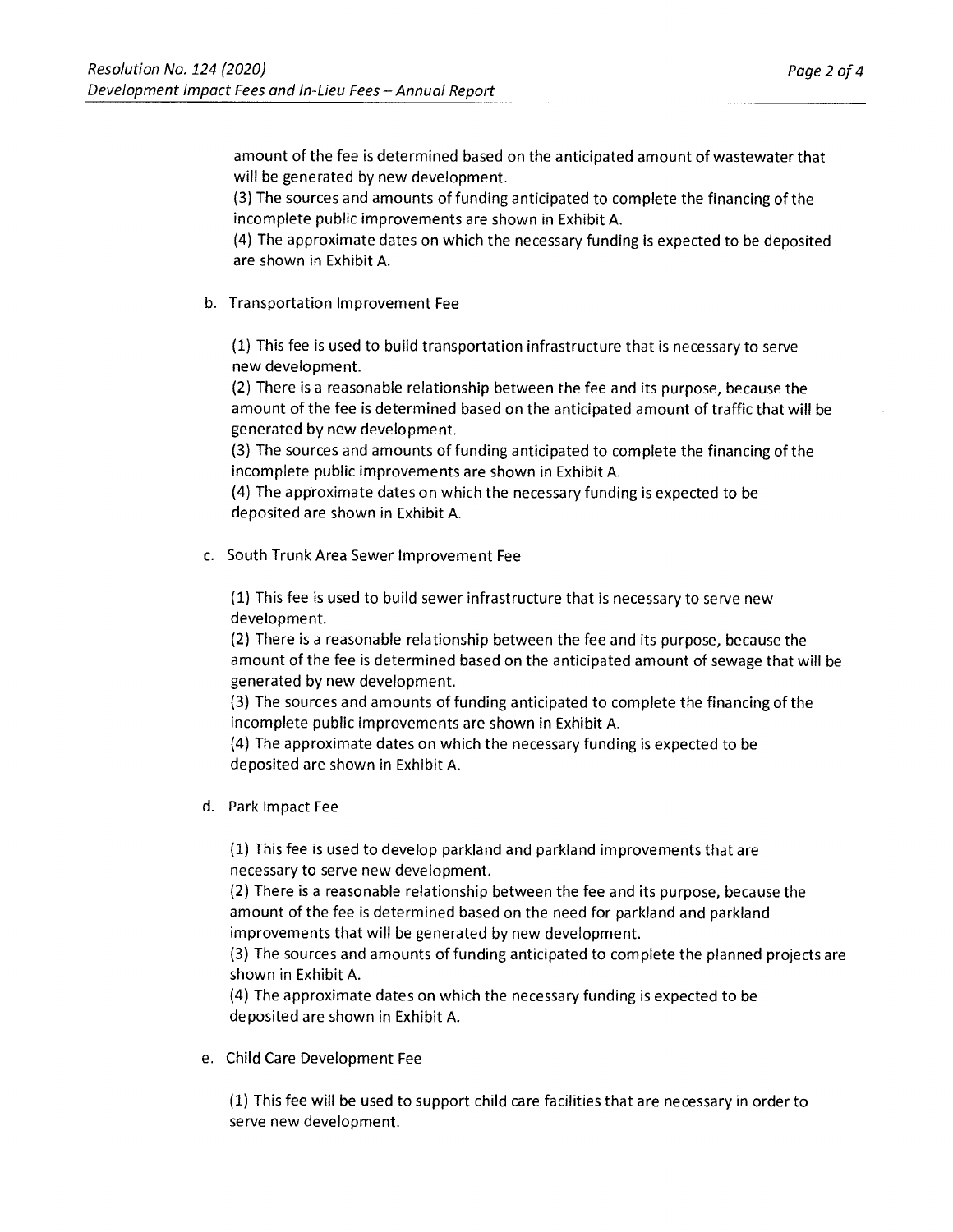(2) There is a reasonable relationship between the fee and its purpose, because the amount of the fee is determined based upon the anticipated need for child care that will be generated by new commercial development.

(3) The sources and amounts of funding expected to complete the anticipated projects are shown in Exhibit A.

(4) The approximate dates on which the necessary funding is expected to be deposited are shown in Exhibit A.

f. Affordable Housing Commercial Linkage Fee

(1) This fee will be used to support affordable housing that are necessary in order to serve new development.

(2) There is a reasonable relationship between the fee and its purpose, because the amount of the fee is determined based upon the anticipated need for affordable housing that will be generated by new commercial development.

(3) The sources and amounts of funding expected to complete the anticipated projects are shown in Exhibit A.

(4) The approximate dates on which the necessary funding is expected to be deposited are shown in Exhibit A.

RESOLUTION NO. 124 (2020) adopted by the City Council of the City of San Mateo, California, at a regular meeting held on November 16, 2020, by the following vote of the City Council:

AYES: Council Members Goethals, Rodriguez, Bonilla, Lee and Papan NOES: None ABSENT: None

ATTEST:

Patrice M. Olds City Clerk

Joe Goethals, Mayor